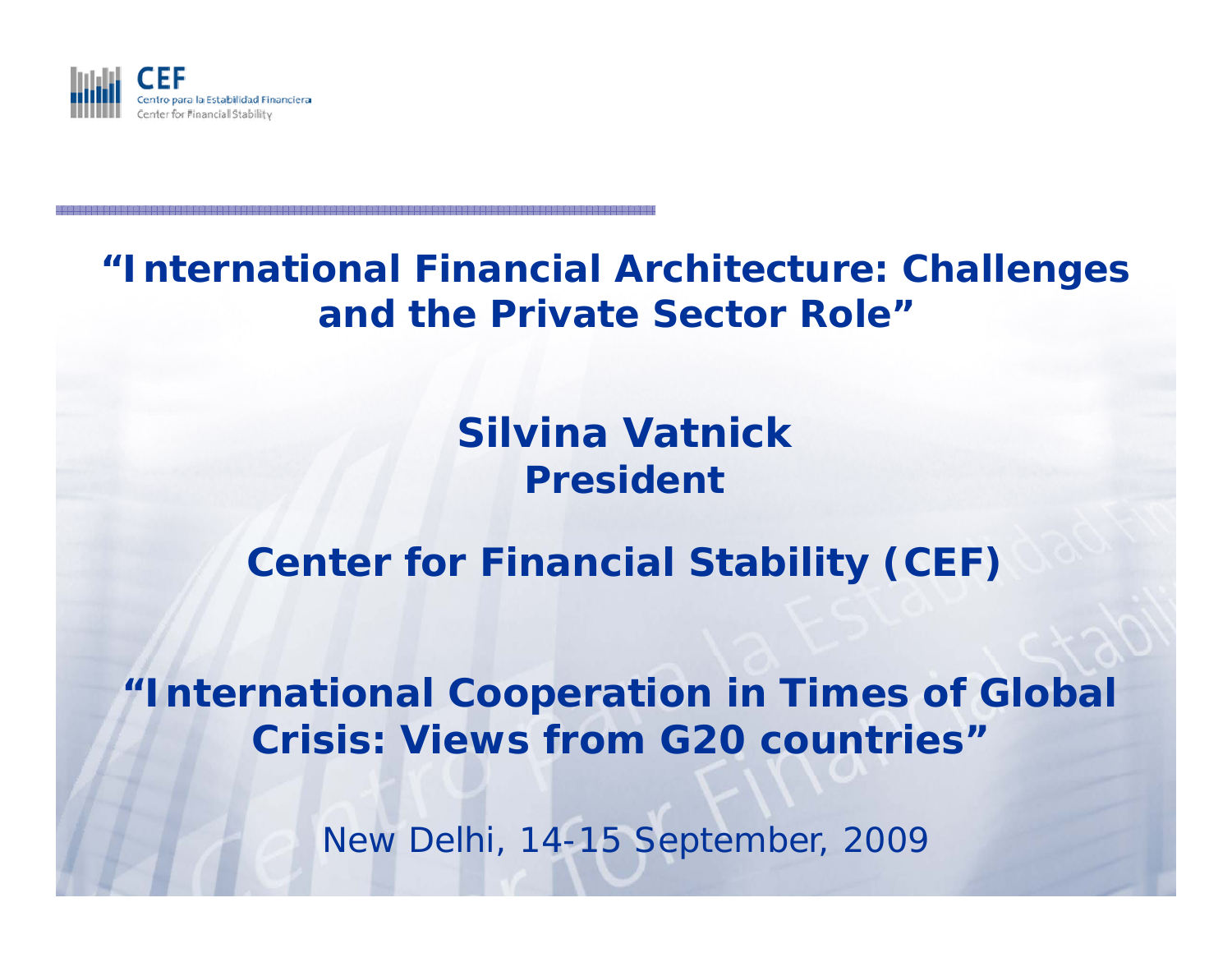



- **The Crisis: Stylized Facts**
- **The G20 Agenda: Progress Made and Expected Outlook**
- **Challenges Ahead**
- **Moving Forward – A More Involved Private Sector**
- **Concluding Remarks**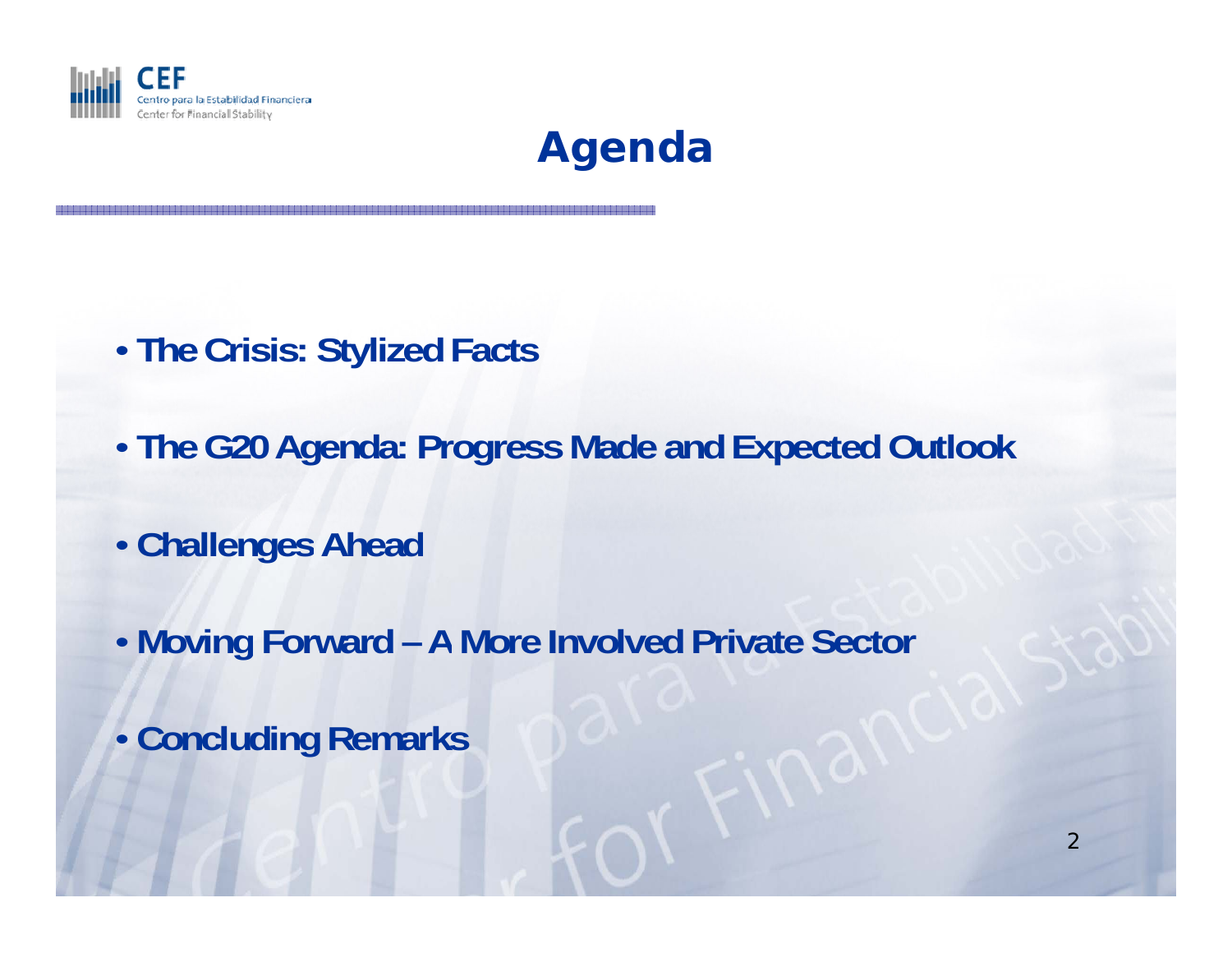

# **The Crisis: Stylized Facts (i)**

• **Nature of the crisis**

9 **Persistent global macroeconomic imbalances and liquidity;**

9 **Creation of hig y hl sophisticated financial instruments ( g) leveraged); excessive risk transfer with poor corporate governance;**

9 **Inadequate regulation and lax supervision;**

9 **Liquidity supply reversal in USA in July 2004.**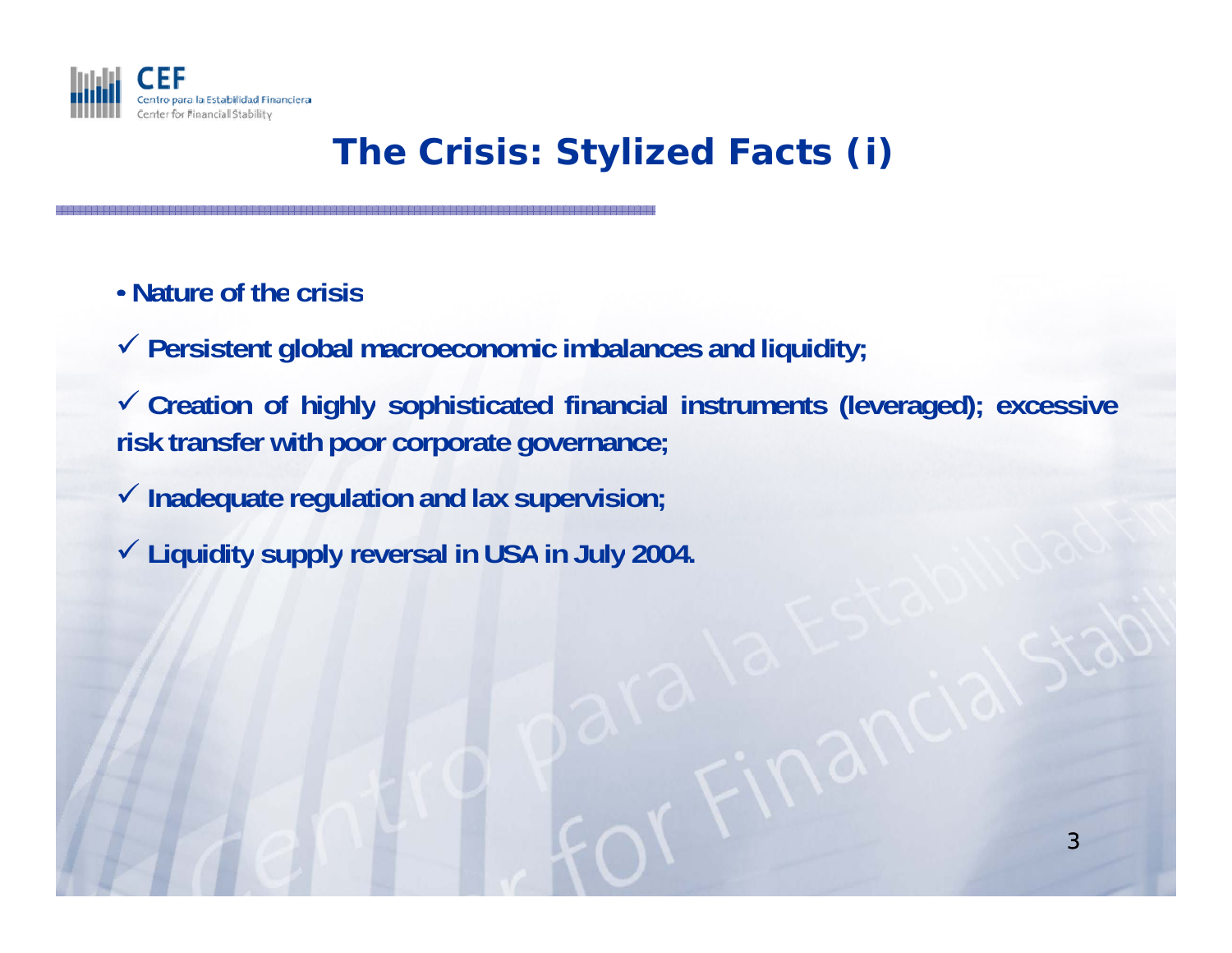

#### **The Crisis: Stylized Facts (ii)**

#### **Economic Growth (annual rate in %) Current Account Balance (in % of GDP)**

|                       | 2001-2005 | 2006-2008* | 2001-2005 | 2006-2008 |                             |
|-----------------------|-----------|------------|-----------|-----------|-----------------------------|
| Argentina             | 2,3       | 7,9        | 3,6       |           | • United<br>States,<br>UK.  |
| <b>Australia</b>      | 3,2       | 2,2        | $-4,6$    | $-5,5$    | Australia, Italy, France,   |
| <b>Brazil</b>         | 2,8       | 4,8        | $-0,3$    | $-0,1$    | India, Mexico, Turkey, and  |
| Canada                | 2,5       | 2,2        | 1,9       | 1,1       | South Africa have been net  |
| <b>China</b>          | 9,6       | 11,1       | 3,5       | 10,1      |                             |
| <b>France</b>         | 1,7       | 1,7        | 0,8       | $-1,6$    | borrowers, among others.    |
| Germany               | 0,6       | 2,4        | 2,8       | 7,0       |                             |
| <b>India</b>          | 6,5       | 8,6        | 0,4       | $-1,8$    |                             |
| <b>Indonesia</b>      | 4,8       | 6,0        | 2,5       | 1,9       | • Argentina, Indonesia,     |
| <b>Italy</b>          | 0,9       | 1,1        | $-0,9$    | $-2,6$    | China, Germany, Japan,      |
| Japan                 | 1,3       | 1,7        | 3,1       | 4,2       | Russia, Saudi Arabia, and   |
| <b>Mexico</b>         | 1,9       | 3,4        | $-1,5$    | $-0,7$    | Canada have been<br>net     |
| <b>Russia</b>         | 6,1       | 7,5        | 9,8       | 7,3       |                             |
| Saudi Arabia          | 3,8       | 4,1        | 14,8      | 28,5      | lenders, among others.      |
| <b>South Africa</b>   | 3,9       | 4,8        | $-1,4$    | $-7,2$    |                             |
| <b>South Korea</b>    |           |            |           |           |                             |
| <b>Turkey</b>         | 4,7       | 5,0        | $-1,8$    | $-6,1$    | • (G7 and G20 economies     |
| <b>United Kingdom</b> | 2,4       | 2,3        | $-2,0$    | $-3,6$    | represent,<br>respectively, |
| <b>United States</b>  | 2,3       | 2,1        | $-4,8$    | $-5,3$    | 47% and<br>80% of total     |
| Average               | 3,4       | 4, 4       | 1,4       | 1,5       | global GDP.                 |
| World                 | 3,5       | 4,2        |           |           |                             |

SOURCE: IMF WEO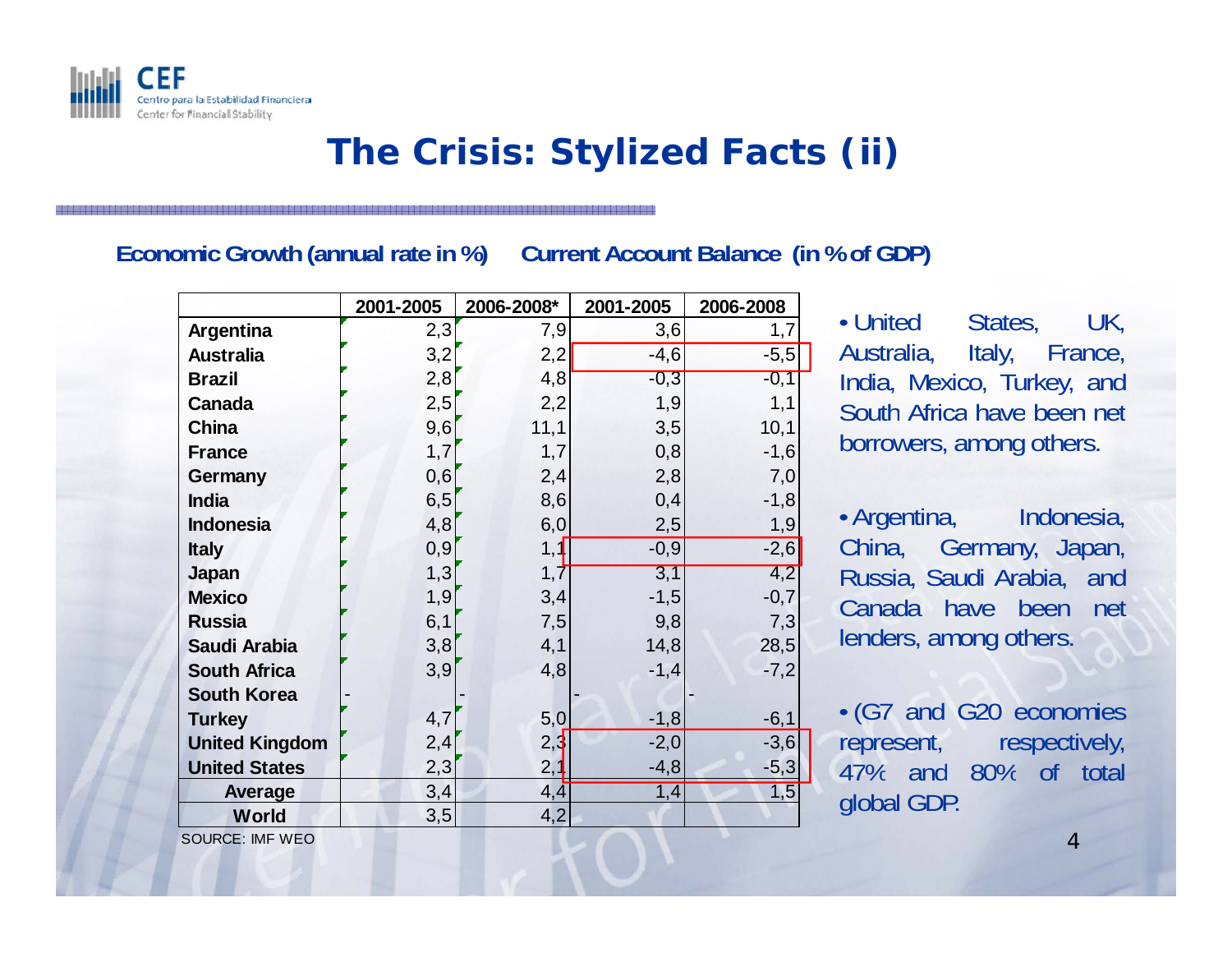

# **The Crisis: Stylized Facts (iii)**

**Fed Funds Rate in real terms (in % deflated by CPI ) %,** 

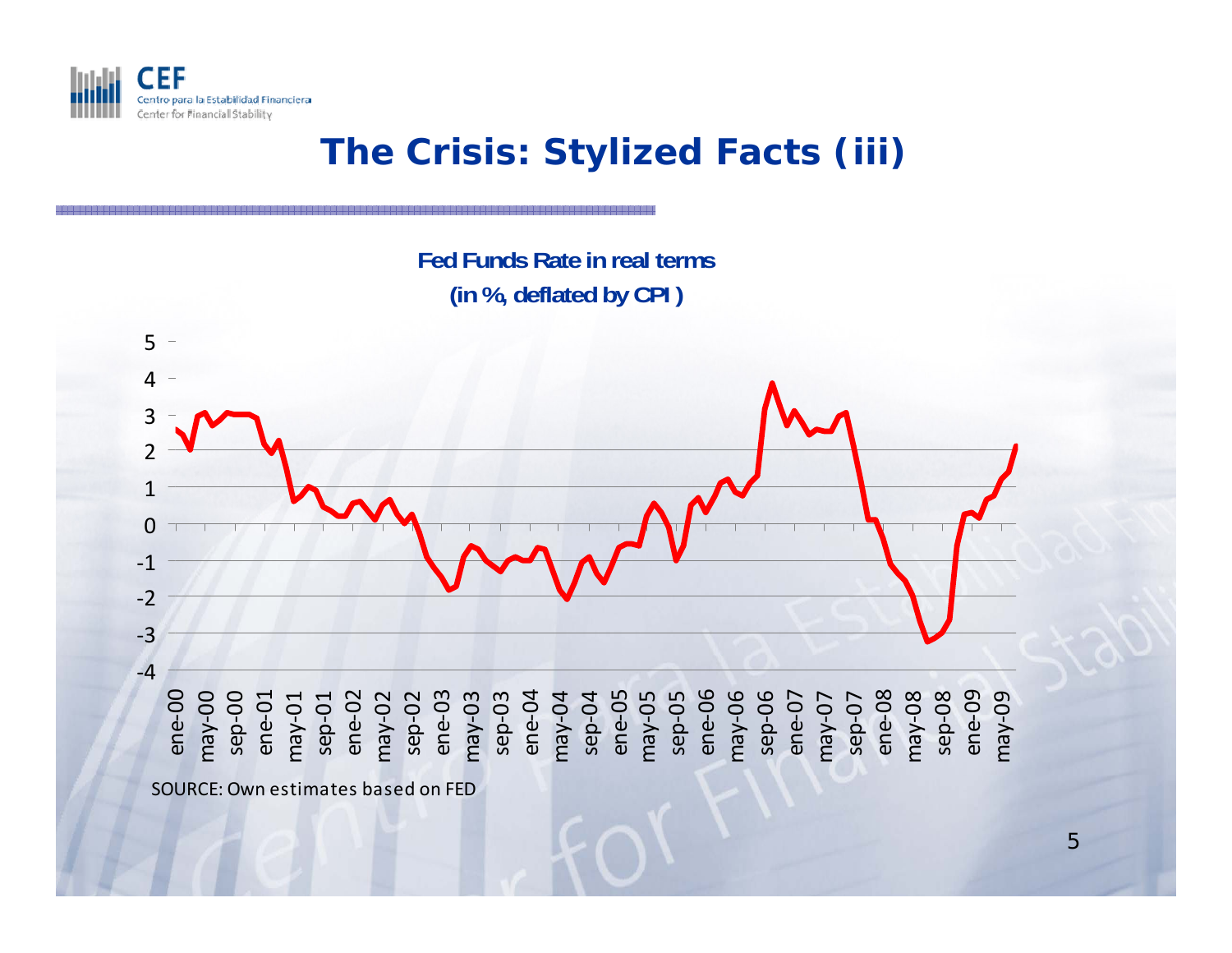

# **The G20 Agenda: Progress Made and Expected Outlook ( )i**

#### **G20 Communique**´**s Objectives - London, April 2009**

- 1. Restore confidence, economic growth and employment;
- 2. Fix the financial system and promote lending;
- 3. Strengthen financial regulation to foster such lending;

4. Capitalize and restructure international financial institutions to overcome this crisis and to prevent future ones;

- 5. Promote international trade and prevent protectionism;
- 6. Build sustainable economic growth with inclusion.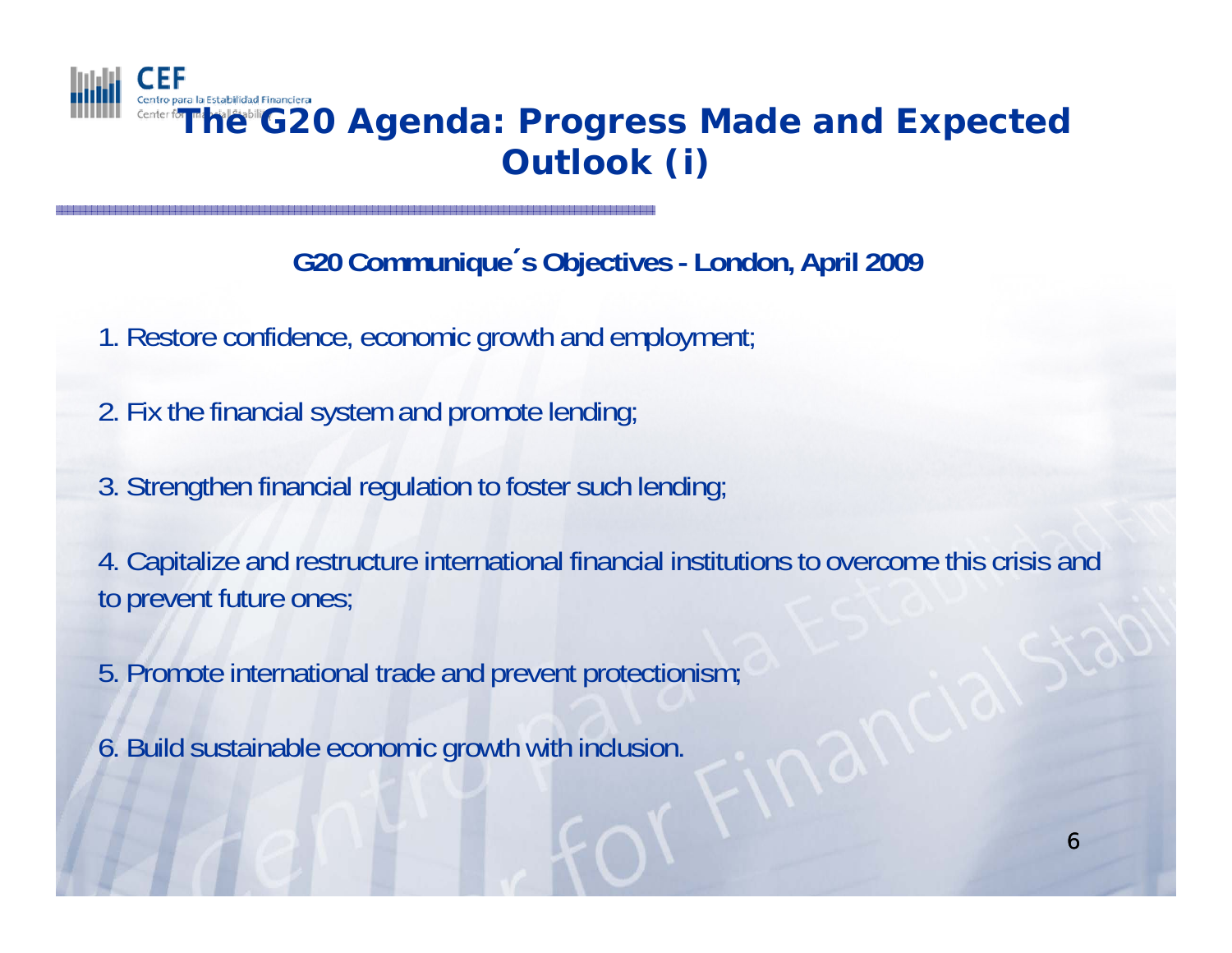

# Center fo**T he G20 Agenda: Progress Made and Expected Outlook ( ) ii**

7

The new financial international architecture would include the revision/inclusion of:

- **Governance**
- **International Cooperation (government, corporate and civil society)**
- **Macro Prudential Issues**
- **Micro Prudential Issues**  $\checkmark$  Banks' consolidation <sup>9</sup>Capital requirements <sup>9</sup>Self-Regulation  $\sqrt{R}$ atings  $\checkmark$ Internal risk models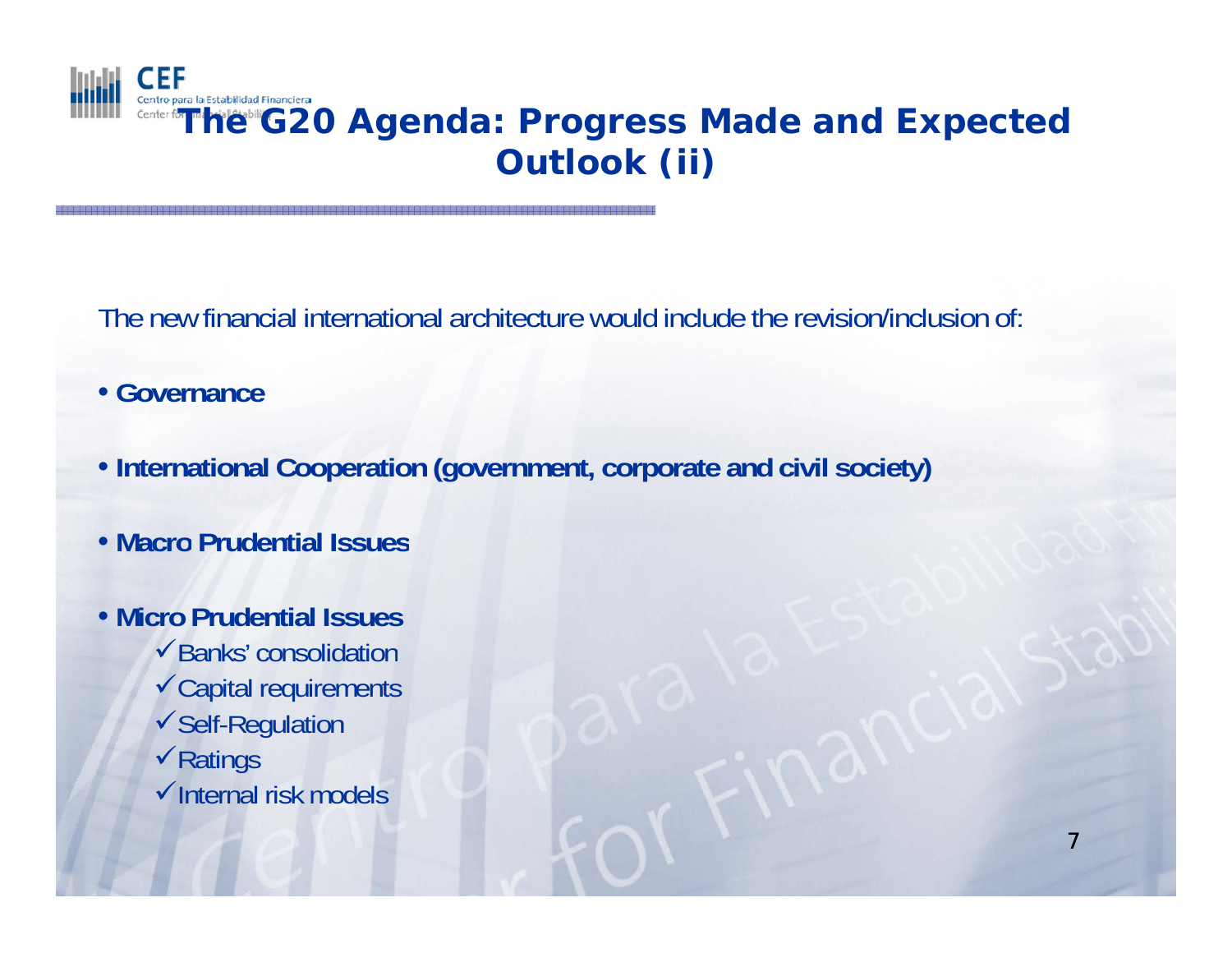

## **Challenges Ahead (i)**

• In the short run, fiscal and monetary stimulus are showing themselves effective for smoothing the crisis negative impact on output and employment; industrial production both in USA and Europe might have reached the bottom in the April-May period;

• Capital market's valuation seem to have reached <sup>a</sup> floor in USA last March;

• However, financial intermediation might still be <sup>a</sup> pending issue. Banks appetite for liquidity is still high;

• Real interest rates are becoming increasingly positive as deflation persists. (FED FUNDs from -4% to +2% in 12 months). Debtors´ payment capacity becomes an issue (including liabilities of the public sector).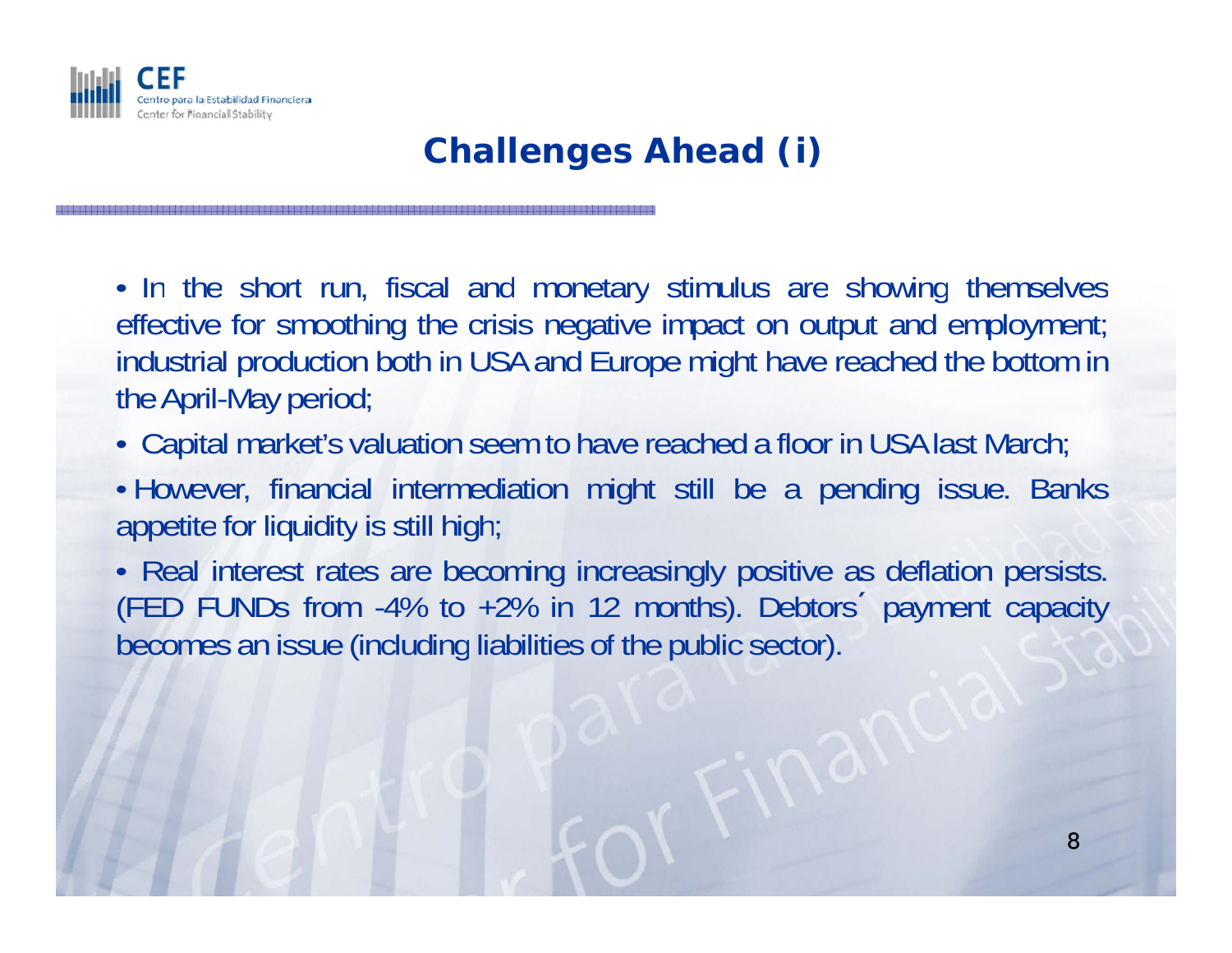

#### **Challenges Ahead (ii)**

USA banks´ liquidity - Restoration of financial intermediation (in % of total deposits)

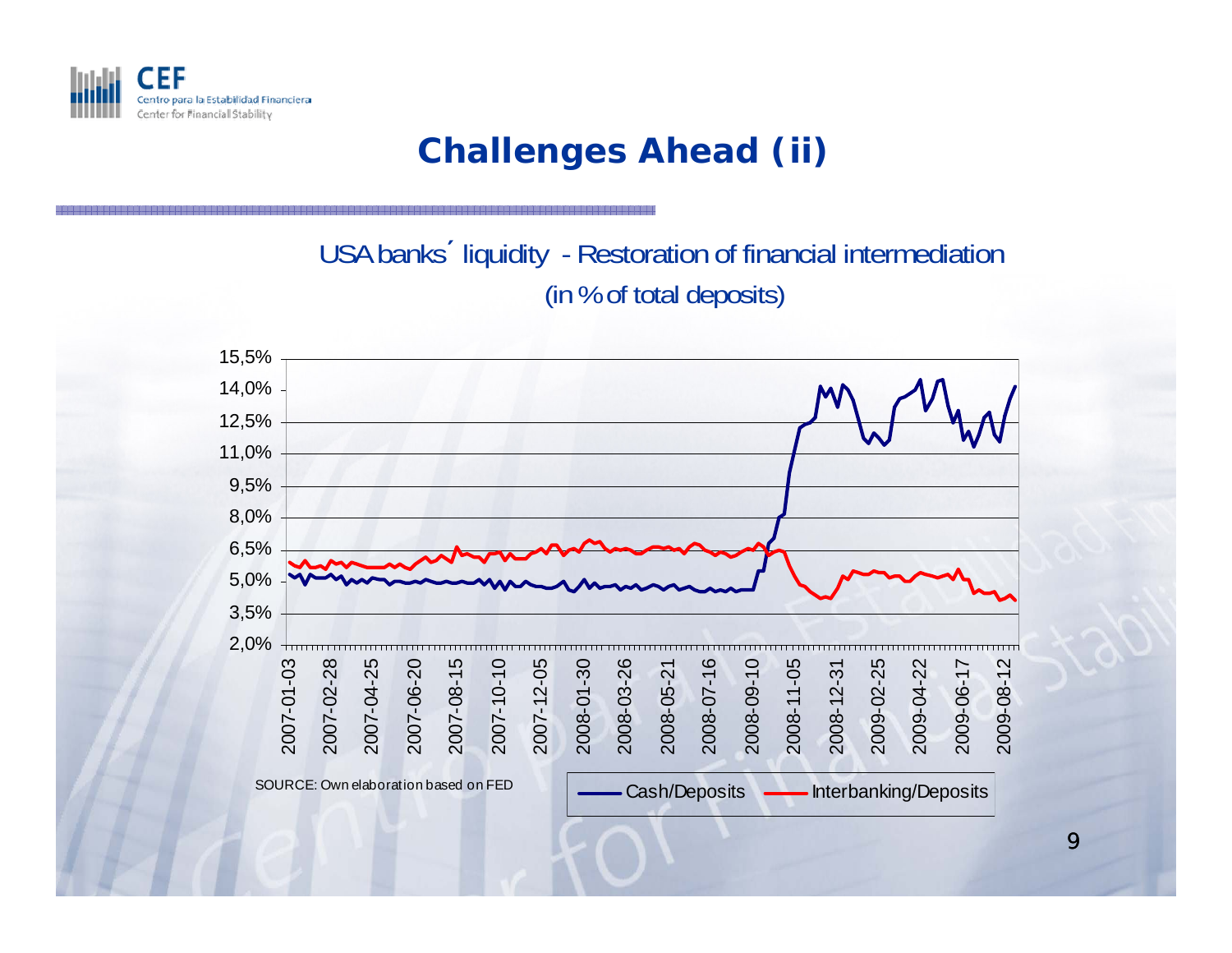

# **Challenges Ahead (iii)**

• Cooperation, rules and standards adaptation and implementation for <sup>a</sup> more effective financial architecture including regulatory and surveillance issues represent <sup>a</sup> challenge in itself;

• Assuming those actions are effectively conceived, articulated and then implemented over time, structural weaknesses still continue to be key topics to be addressed to mitigate future crisis;

• Adjustment of macroeconomic imbalances represents <sup>a</sup> real concern in terms of world financial and economic stability;

• Private sector expenditure levels are being (imperfectly) substituted by public sector – indebtedness; financial system bailout represents just in the U.S u\$s 13 trillion (as of June 2009).

• Monetary stimulus is becoming also important and worrisome; over the period July 2008 – July 2009 the monetary base (including excess reserves) increased 88%, reaching 17% of GDP.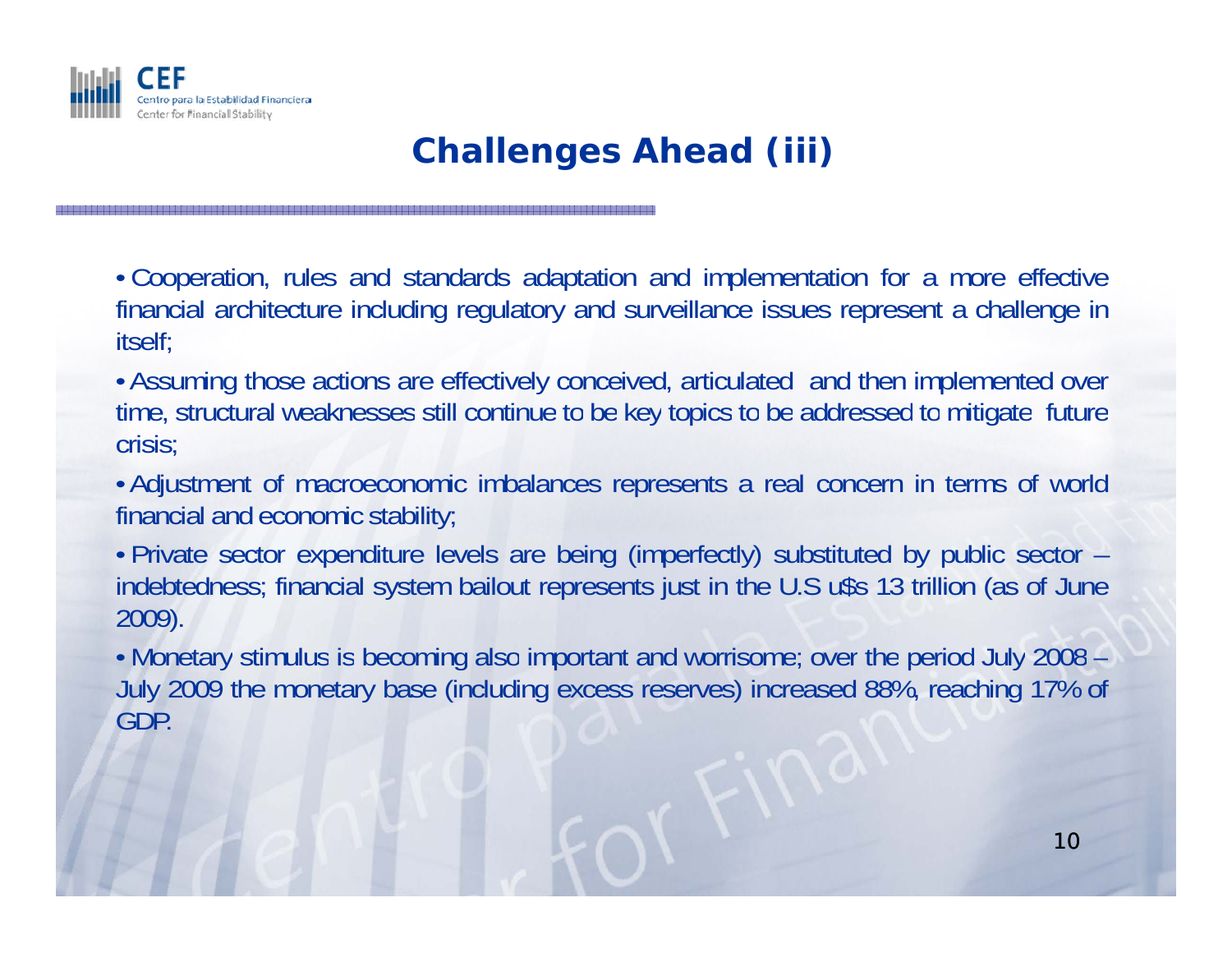

## **Challenges Ahead (iv)**

#### Public Debt – as % of GDP

|                     | United<br><b>States</b> | Germany         | Spain | France | Italy | United<br>Kingdom |
|---------------------|-------------------------|-----------------|-------|--------|-------|-------------------|
| Dec-07              | 66                      | 65              | 36    | 64     | 104   | 44                |
| Mar-09              | 75 <sub>1</sub>         | 70 <sub>1</sub> | 53    | 72     | 109   | 61                |
| $ $ Increase (in %) | 14%                     | 8%              | 47%   | 13%    | 5%    | 39%               |

SOURCE: Own estimates based on official data.

• Policies based on countercyclical public debt increases and positively sloped real interest rates become <sup>a</sup> critical issue considering mid-long term financial stability.

• Once financial intermediation is restored, re-absorption of liquidity would become <sup>a</sup> key topic. However, future inflationary pressures might be an alternative to alleviating fiscal burden.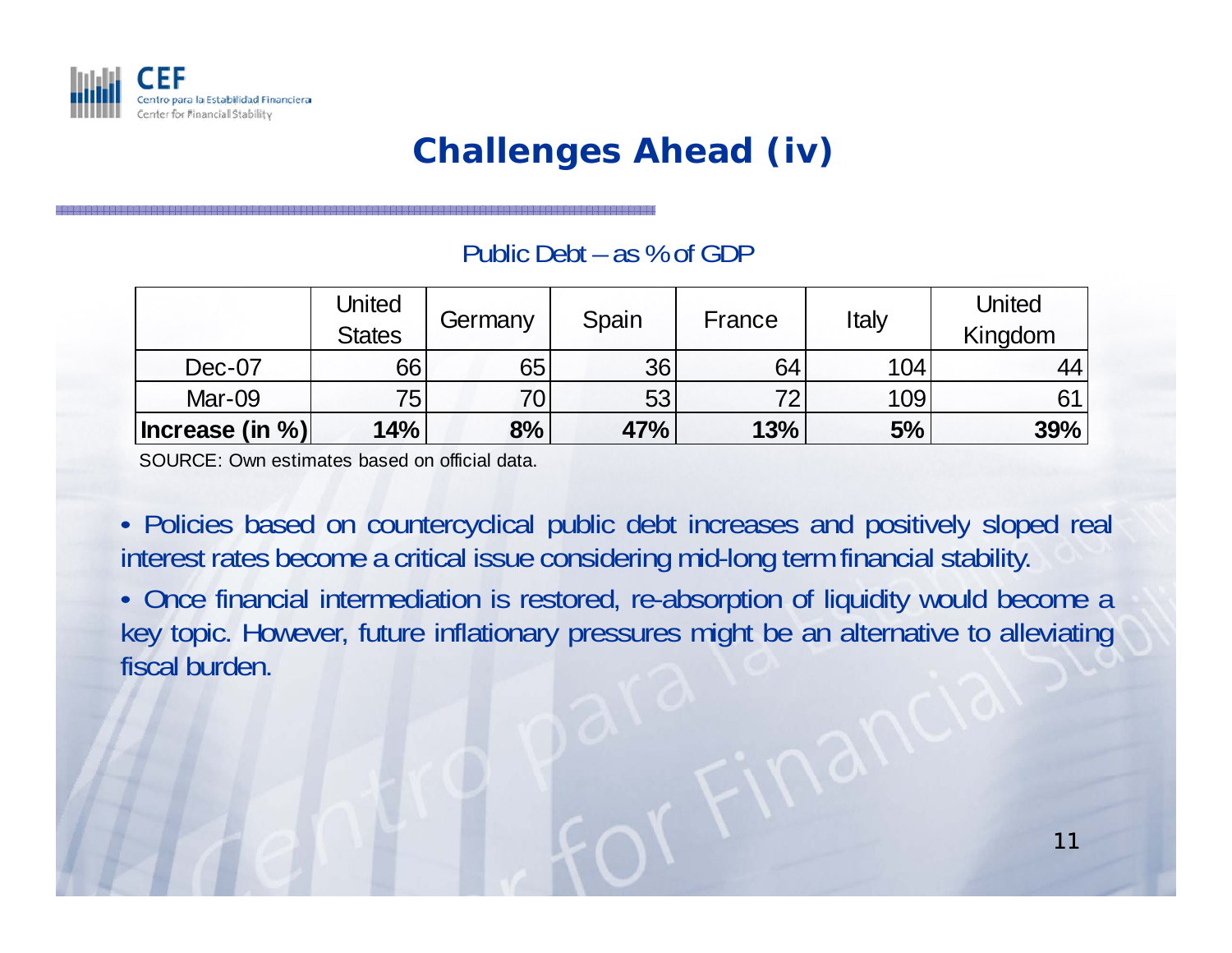

# **A Moving Forward – A More Involved Private Sector (i)**

• The main goals of ongoing G20 coordination are to improve regulation/supervision for strengthening transparency, crisis management capacity and integrity, reducing risks through the financial system (leverage), and avoiding pro-cyclical economic and financial policies;

• FSB and IMF would work closely for the creation of macro early warnings; their implementation would become an adequate complement for monitoring financial (in) stability given the above mentioned structural constraints;

• However, typically those indicators do not reach <sup>a</sup> wide economic spectrum; in the future, surveillance would not have to be limited to the public sector; the private sector would also need <sup>a</sup> more comprehensive monitoring in order to contribute to the reduction of systemic risks.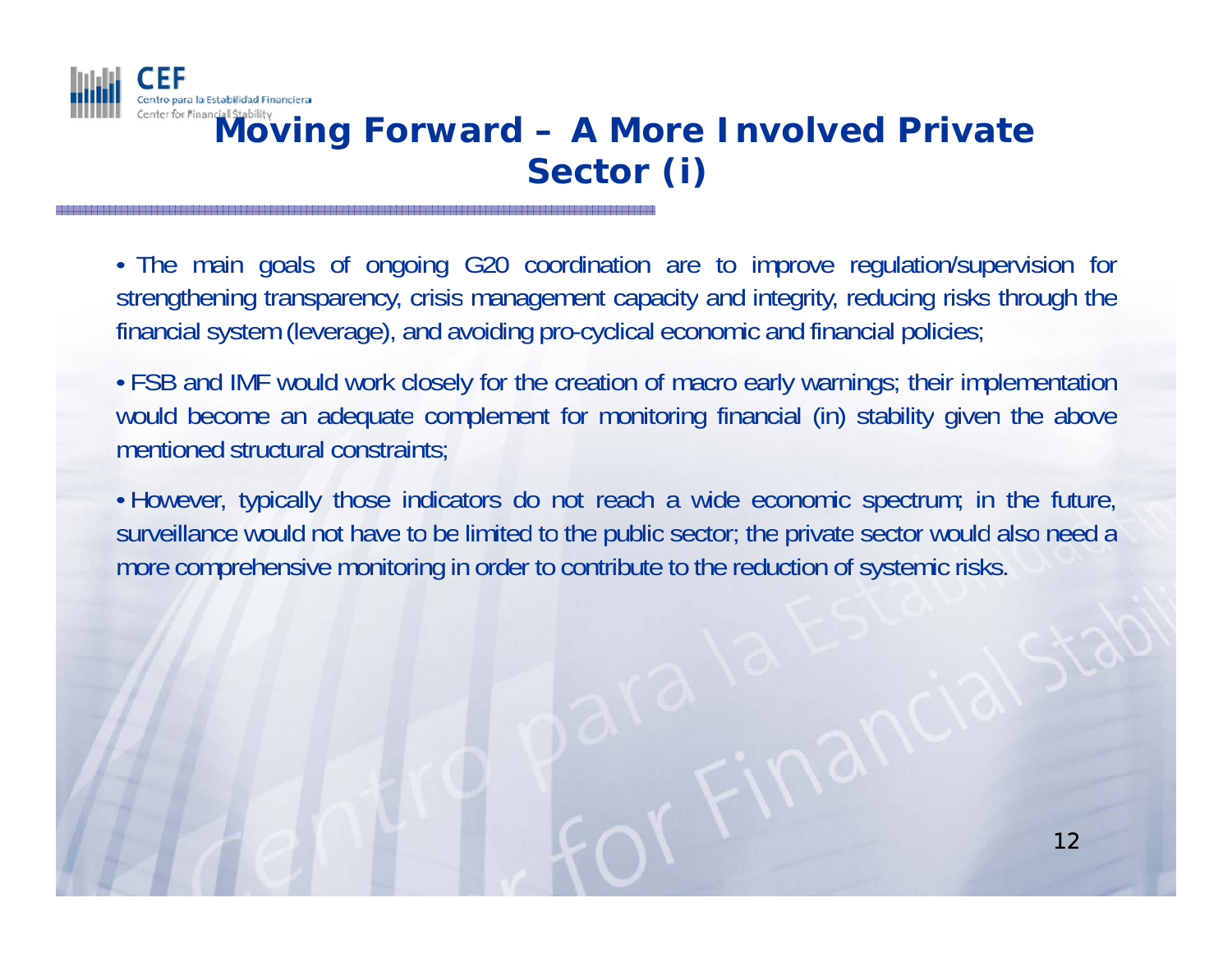

# **Enter for Financial Stability Moving Forward – A More Involved Private Sector (ii)**

• The corporate/civil society should take an active role moving forward. They could cooperate and complement those macro mechanisms by developing additional corporate tools;

• A proposal would be to develop indicators of corporate financial strength (e.g., balance sheets' stress testing in terms of interest rates and exchange rate movements) and vulnerabilities in <sup>a</sup> systemic approach, comprising aggregate micro data at sectoral/regional levels;

• Think tanks are well positioned to undertake the development of those tools and monitoring of the private sector;

• Also, <sup>a</sup> valid perspective to evaluate the degree to which implementation of corporate governance best practices occurs at the micro level is needed;

• The IFIs/standards setters are focused on country compliance with international standards. An initial effort to understand firm level compliance would be to undertake a pilot assessment of representative firms from 10 of the G-20 countries. Such an initiative should come from the private sector and civil society;

• Based on the results (merits) of the pilot project a more comprehensive assessment that includes <sup>a</sup> larger number of firms in more countries can be undertaken.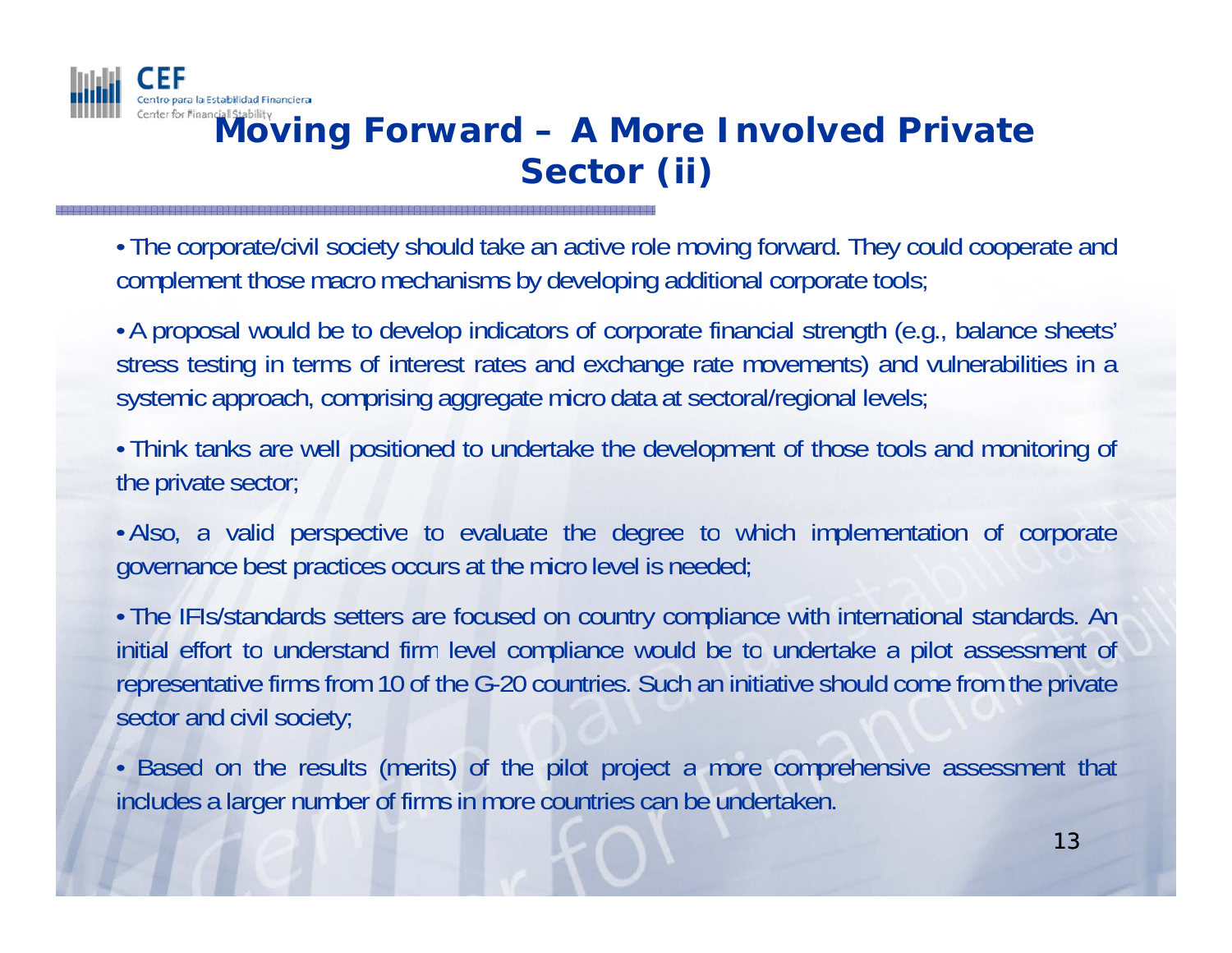

## **Concluding Remarks (i)**

• Ideally, the G20 leaders at the Pittsburgh conference should focus on continued regulatory reforms, their implementation and effective exit strategies. Also should strongly encourage countries to create favorable conditions which encourage private investment by implementing best practice policies and standards;

• Assuming better rules and standards adaptation and implementation for a more effective financial architecture are implemented over time, structural weaknesses -adjustment of macroeconomic imbalances and unprecedented monetary stimulus- continue to be key topics to be addressed to mitigate the effects of future crisis. They also represent real concerns in terms of transitional exit strategies and world financial and economic stability;

• Effective government exit strategies from direct involvement in the financial system and key nonfinancial enterprises should include the reestablishment of <sup>a</sup> resilient private sector;

• A resilient private sector is also necessary to facilitate economic development/equitable growth with an enhanced commitment towards fiduciary obligations and accountability to stakeholders (not just management and majority shareholders);

14• The market based model driven by responsible private investment and trade must be fixed, not abandoned;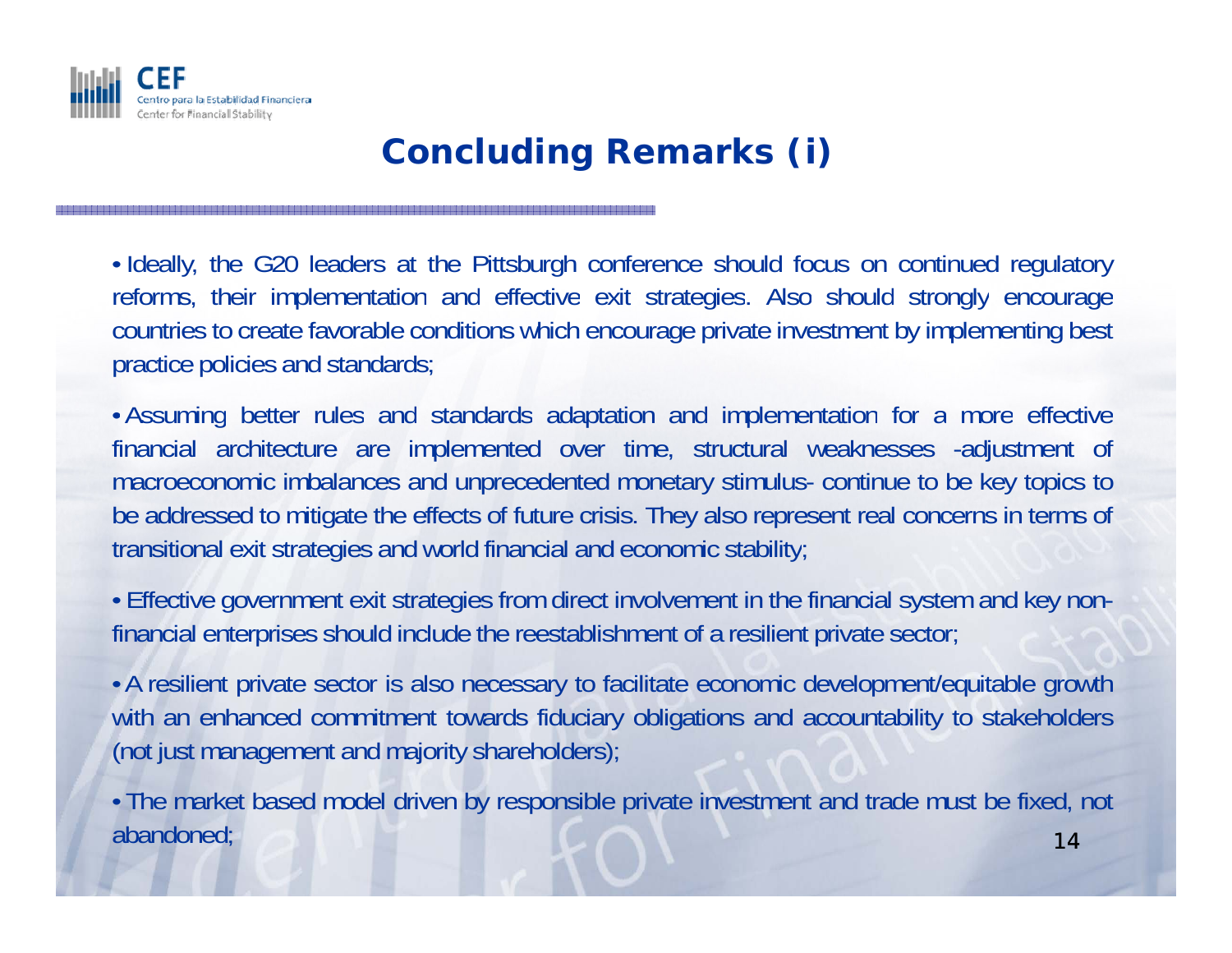

# **Concluding Remarks (ii)**

• Think tanks could commit to:

(i) develop and implement corporate early warning indicators which would complement FSB and IFI's assessment of financial stability and

(ii) evaluate the degree to which implementation of corporate governance best practices occurs at the micro level.

• The promotion of ethical behavior and the encouragement of transparency for the private sector become key goals for moving ahead.